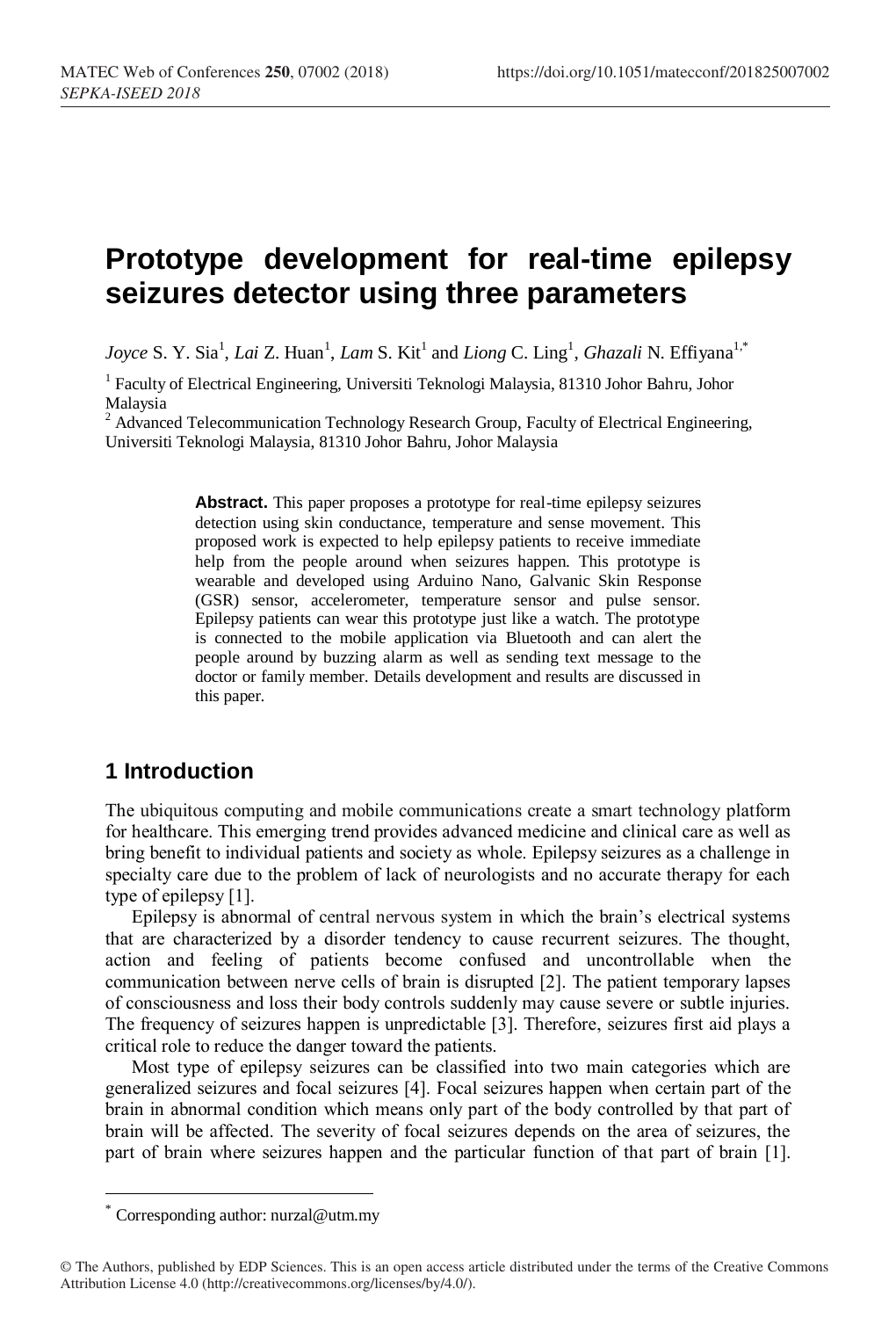However, generalized seizures start deep of the brain involve the entire brain may cause disoriented of whole body. The generalized seizures can be divided into motor or nonmotor seizures. The cause of generalized seizures is presumed to be genetic [2].

Particular symptoms can be the indicator and sign of epilepsy seizures happen. Neurologists are able to provide more information to the patient about the reasons of seizures happen when a person is diagnosed with a particular syndrome. Symptoms of epilepsy seizures include staring and blinking, jerking movements, loss of muscle tone and stiffening of limbs [4]. When both sides of brain are involved, symptoms include rhythmic and full-body jerking. Delay detection cause premature death of epilepsy seizures' patients.

Therefore, for this project, a device is proposed to detect the happens of epilepsy seizures. Practical suggestions are provided where this epilepsy seizures detector is developed to achieve timely detection to prevent premature death. This device will detect the skin conductive, orientation and temperature of patients in the process to detect whether the epilepsy seizures is happened or not.

#### **2 Prototype Development**

The basic requirement of this project is to produce a wearable device which is small in size and portable so that user is easily to wear the epilepsy seizure detector to alert the surrounding people when seizure is happened. The design of this hardware is almost same to the wearable products that we can see in the market such as Apple watch and other type of smart watches. After interviewing a medical doctor from Pusat Kesihatan UTM (PKU), the conclusion that can be made is the obstacles facing by the patients of epilepsy seizure nowadays is lack of suitable approaches which can give them first aids when seizures happen. Most of the fatalities cause by seizures is because of the delay treatment. The pain point that is solved is listed in Table 1.

| <b>Pain Point</b>                                     | <b>Needs</b>                                                                                        |  |  |
|-------------------------------------------------------|-----------------------------------------------------------------------------------------------------|--|--|
| The seizure can happen regardless<br>time and places. | A lert the surrounding people and<br>provide some first aids knowledge about<br>seizures to public. |  |  |
| Severe symptoms may cause<br>fatal.                   | Monitor health progress to get the<br>condition of patient immediately.                             |  |  |
| Seizure may cause physical<br>injuries.               | Alongside with the patient in order to<br>provide immediate assistance or help to<br>the patients.  |  |  |

The goal of this project is to provide instant help to the epilepsy seizures patients as well as to reduce the cases of fatalities cause by prolonger treatment. However, the current technology and lack of information from professional specialist in neurology become the limitation for the perfection of this prototype.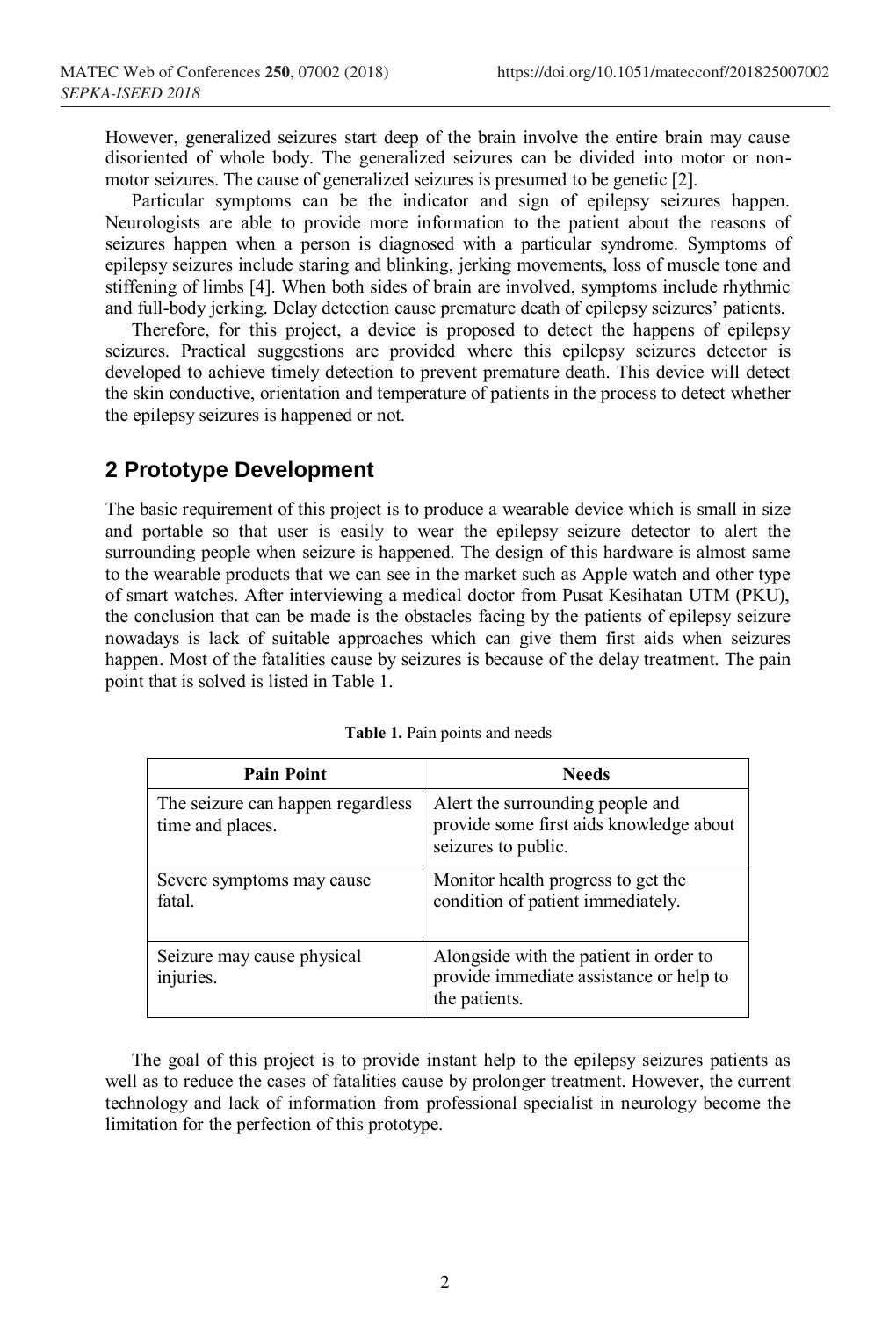

Figure 1 illustrates the general architecture of this project.

**Fig. 1.** General architecture

Figure 1 shows the developed prototype is connected to the developed epilepsy seizure detector apps via Bluetooth. The developed apps stores all the data from the sensors in Firebase database. SOS message will be send to the doctor or family member in real-time when seizure happens. At the same time, patient's phone will turn on the buzzer to alert people around the patient. The first aid instruction will be shown in the patient's phone via the developed apps.

The proposed epilepsy seizures detector will determine the happens of seizures by using three references which are skin conductance, temperature and sense movement of the patient. A Galvanic Skin Response (GSR) sensor is used to detect the skin conductance of the patient because the muscle of the patient will cramp when seizures happen. The sense of movement of the patient is determined by using accelerometer as a detection of falling of patients. These are the two main sensors for the detection of epilepsy seizures and it is supported by a temperature sensor. As the temperature of patient increase from normal temperature, it has higher possibility happens of seizures. All of these sensors will be connected to the Arduino Nano board for controlling. It is dangerous when the patient is not accompanied by family member as seizures happens. Thus, a Bluetooth is implemented in the system to trigger the developed epilepsy seizure detector apps to send the emergency message to the preliminary setting emergency contact number. The contact number can be doctor's patient or family member. At this current time, only one number can be inserted to set as the emergency number that can receive the emergency message. Figure 2 shows the flow chart of the system.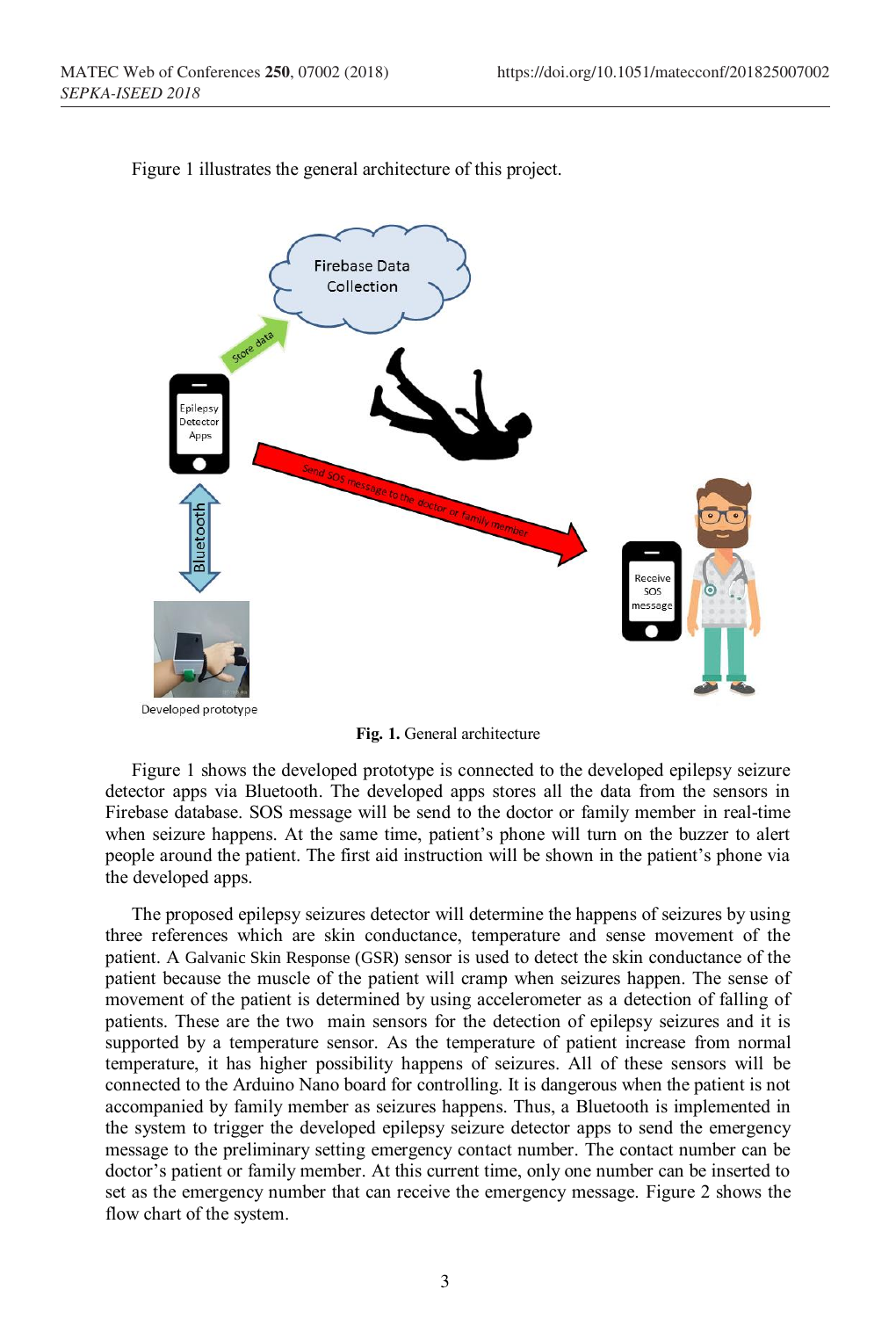

**Fig. 2.** Flowchart of the system's operation

#### **3 System Operation**

The coding was reloaded to the Arduino Nano board to ensure all the readings taken were newly generated. Two GSR sensor electrodes were wore on two fingers of patient for detecting skin conductance purpose. First-time usage button was pressed until the initially red in colour Red, Green, Blue (RGB) LED is turned to green as shown in Figure 3.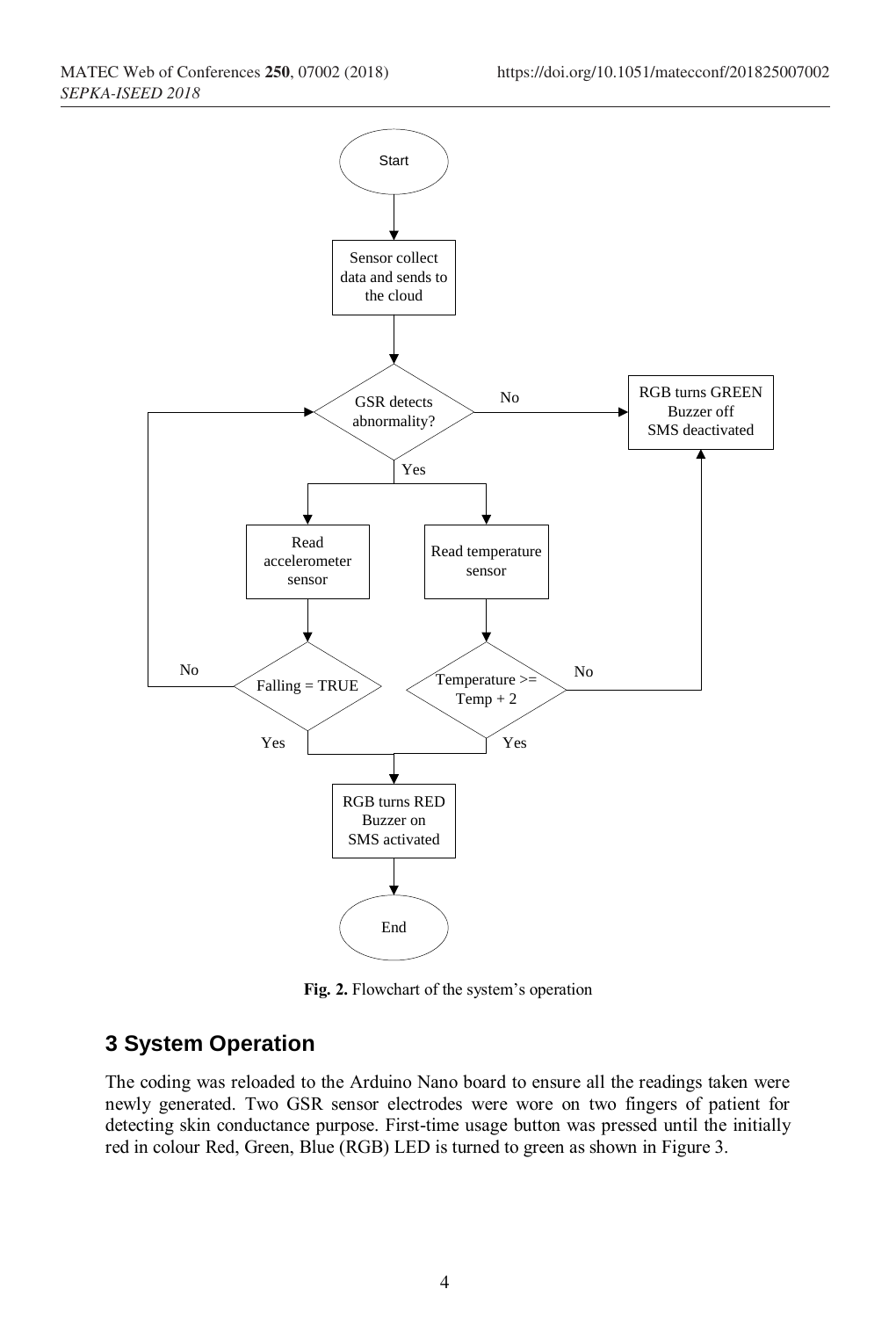



The developed epilepsy seizure detector apps was launched and connected to the Bluetooth in the device. The personal information of patient and emergency contact number are required to fill in the developed epilepsy seizure detector apps at the first time as shown in Figure 4.

| <b>Seizure Detector</b>   |             |  |  |  |  |  |
|---------------------------|-------------|--|--|--|--|--|
|                           |             |  |  |  |  |  |
|                           |             |  |  |  |  |  |
| Patient Name:             |             |  |  |  |  |  |
| <b>Emergency Message:</b> |             |  |  |  |  |  |
| Emergency Number:         |             |  |  |  |  |  |
|                           | <b>SAVE</b> |  |  |  |  |  |
|                           |             |  |  |  |  |  |

**Fig. 4.** Personal information page

The emergency message is will be send to the phone of number saved as seizures happen. As the two fingers equipped with electrodes were twitched, the skin conductance is changed. The RGB led implemented on the epilepsy seizures detector is turned to red colour and the alarm on the developed epilepsy seizure detector apps will be triggered at once. The alarm is used to alert the surrounding people near to the patients to give them helps promptly. The first aids knowledge to help seizures' patient will be shown by the apps through the patient's phone as in Figure 5. The condition of the patient will be saved in the Firebase database which can be observed by doctor.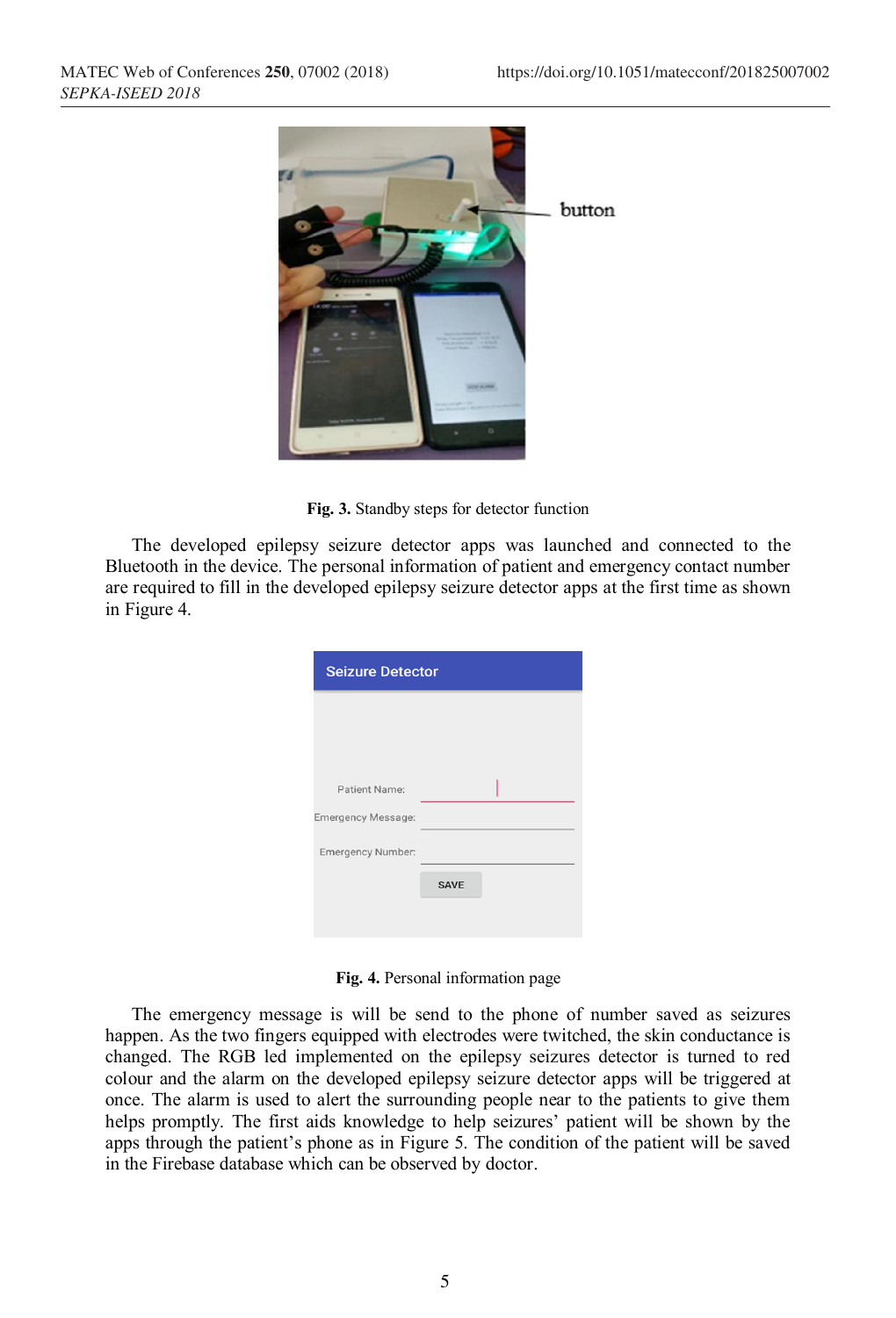

**Fig. 5.** First aid instruction

### **4 Results & Discussion**

As can be seen in Figure 6, before confirming the epilepsy seizure, the developed epilepsy seizure detector apps recorded that the status of "Seizure Detection" is 0 and changes to 1 to ring the bell after the confirmation.

| 11:01 | 本 団 社 .a 40 ( ■ 27% 12:01                                                                               | <b>本型計画40 ●18</b>                                                                                         |
|-------|---------------------------------------------------------------------------------------------------------|-----------------------------------------------------------------------------------------------------------|
|       | Seizure Detection = 0<br>Body Temperature = 28.09C<br>$Electrodermal = 2.0 \mu S$<br>Heart Rate = 70bpm | Seizure Detection = 1<br>Body Temperature = 28.00C<br>Electrodermal $= -28\mu S$<br>Heart Rate = $70$ bpm |
|       | <b>STOP ALARM</b>                                                                                       | <b>STOP ALARM</b>                                                                                         |

**Fig. 6.** Detection of epilepsy seizure

In Figure 7, RGB LED changes from green to red after seizure detected. Meanwhile, the emergency message was sent to the doctor's phone for the notification purposes, as shown in Figure 8. On the other hand, Firebase database was set to collect the data from the developed epilepsy seizure detector apps with interval of 2 seconds.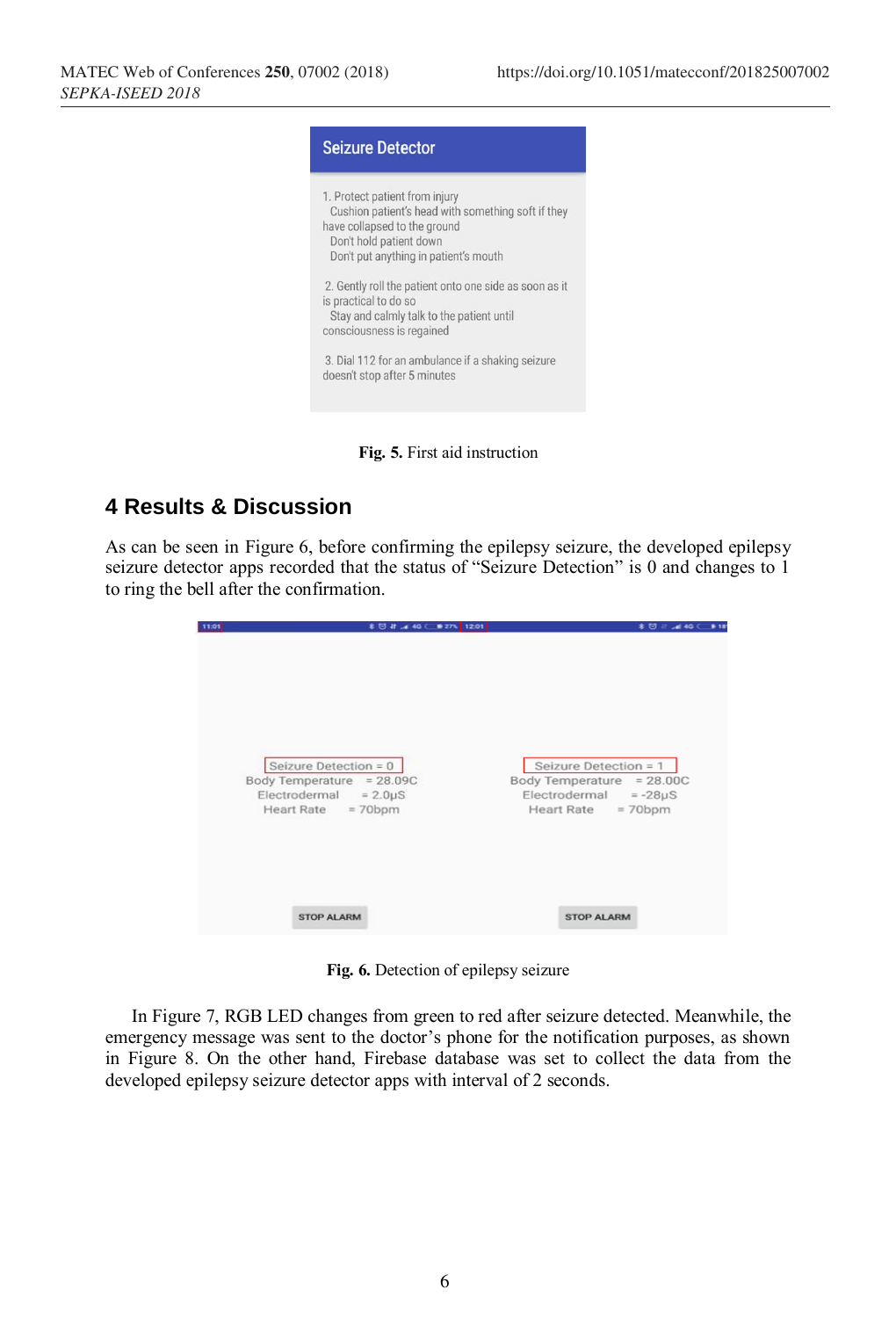

**Fig. 7.** RGB LED changes from green to red after detection



**Fig. 8.** The emergency message received on doctor's phone

Figure 9 shows that the data which is collected at 12.01pm showed that the seizure occurred while the other time showed the detection was false.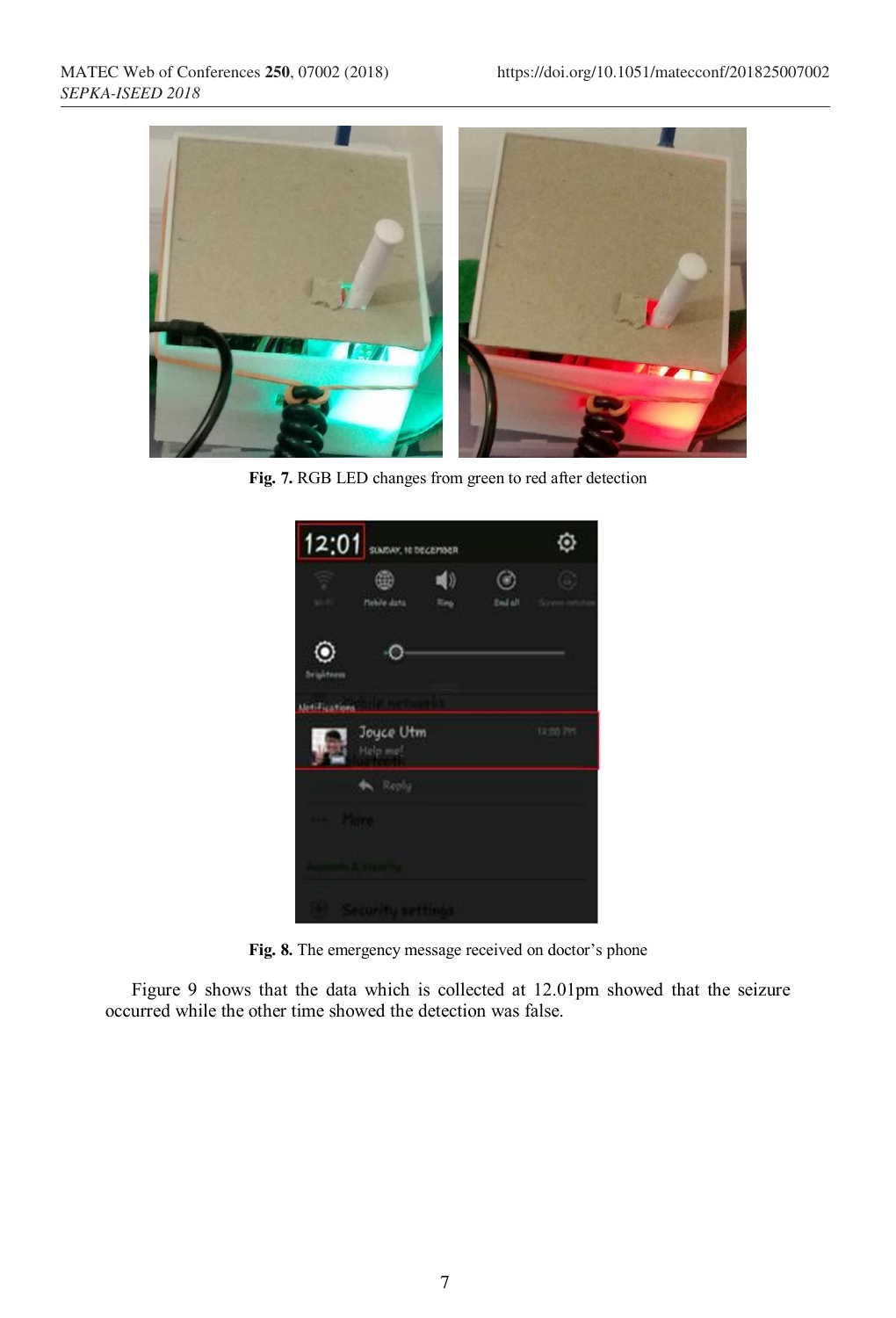

**Fig. 9.** Seizure detection on Firebase database

Stability test was conducted. The whole processes were conducted repeatedly for five times. Results from Firebase database, changes of RGB LED, doctor's phone and the developed epilepsy seizure detector apps were observed. Data collected after testing the device for 5 times is shown in Table 2.

| Tries                 | ı st | $\gamma$ nd | 2 <sup>rd</sup> | $4^{\text{th}}$ | $\varsigma^{\text{th}}$ |
|-----------------------|------|-------------|-----------------|-----------------|-------------------------|
| Items                 |      |             |                 |                 |                         |
|                       |      |             |                 |                 |                         |
| <b>RGB LED</b>        |      |             |                 |                 |                         |
| Developed epilepsy    |      |             |                 |                 |                         |
| seizure detector apps |      |             |                 |                 |                         |
| Doctor's phone        |      |             |                 |                 |                         |
| Firebase database     |      |             |                 |                 |                         |

**Table 2.** Data collected for four items to be checked for 5 repetitive test

From Table 2, we can observe that the device passes 4 tests out of 5. In other words, the device has 80% of accuracy and precision which also means that the system has 20% of possibilities on facing detection failure. Besides, from the same table, when the seizure occurred, RGB LED has 100% correct detection, meanwhile the developed epilepsy seizure detector apps might fail and causes other items (dcotor's phone and Firebase database) to fail too.

The detector fails to detect the seizure sometimes due to the contradiction of serial communication between Arduino Nano and the developed epilepsy seizure detector apps. The same problem causes the accelerometer fail to detect a fall as the delay needed to transmit the data was too long until the accelerometer fails to detect the fall on time. Somehow, the device is not said to be bad but there are some improvements needed to enhance the user experience. For instances, higher sensitivity sensors could be used to replace the one used in this project to give better results. Besides, the Bluetooth serial communication between the developed epilepsy seizure detector apps and Arduino Board